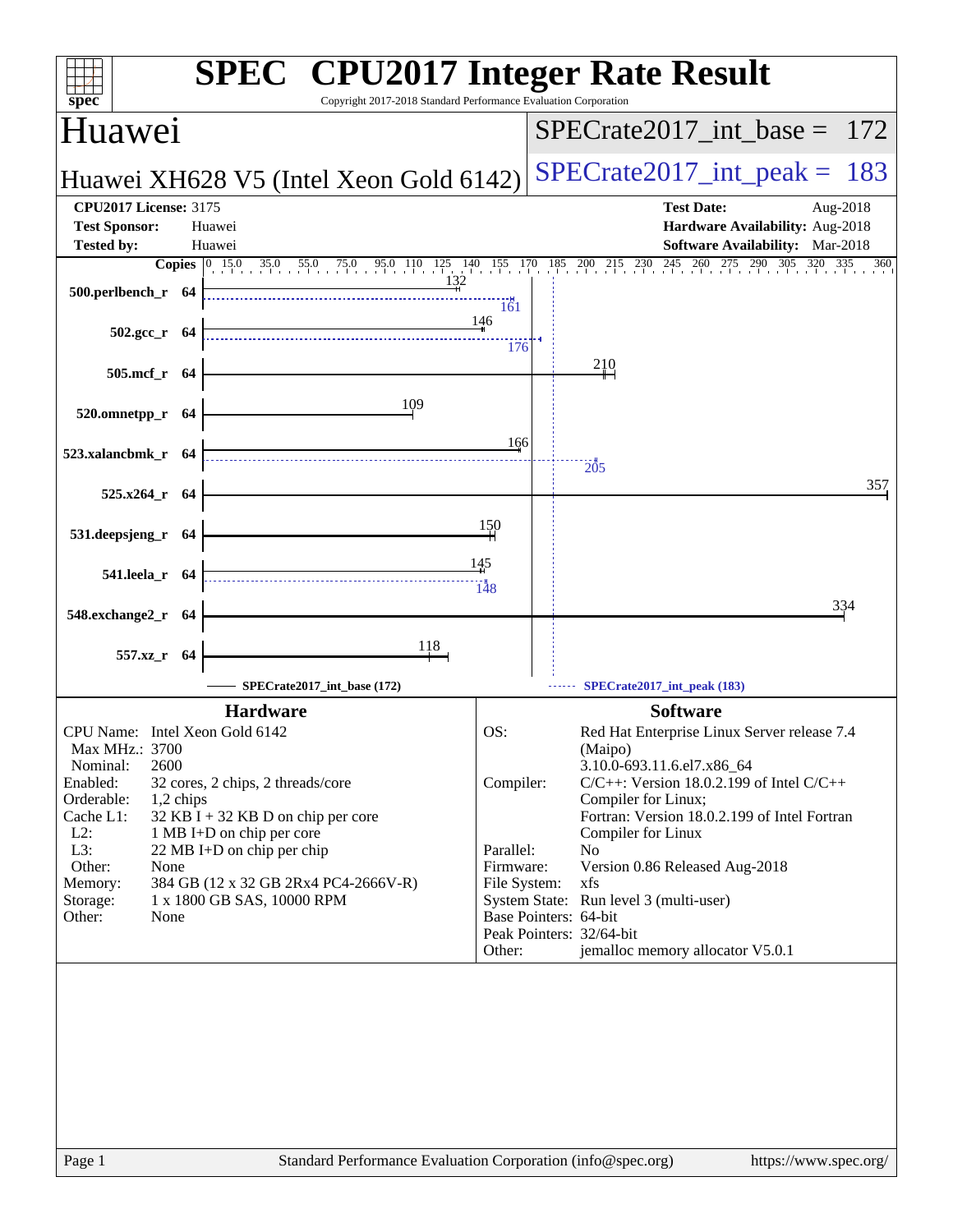

Copyright 2017-2018 Standard Performance Evaluation Corporation

## Huawei

### [SPECrate2017\\_int\\_base =](http://www.spec.org/auto/cpu2017/Docs/result-fields.html#SPECrate2017intbase) 172

Huawei XH628 V5 (Intel Xeon Gold  $6142$ ) [SPECrate2017\\_int\\_peak =](http://www.spec.org/auto/cpu2017/Docs/result-fields.html#SPECrate2017intpeak) 183

**[CPU2017 License:](http://www.spec.org/auto/cpu2017/Docs/result-fields.html#CPU2017License)** 3175 **[Test Date:](http://www.spec.org/auto/cpu2017/Docs/result-fields.html#TestDate)** Aug-2018 **[Test Sponsor:](http://www.spec.org/auto/cpu2017/Docs/result-fields.html#TestSponsor)** Huawei **[Hardware Availability:](http://www.spec.org/auto/cpu2017/Docs/result-fields.html#HardwareAvailability)** Aug-2018 **[Tested by:](http://www.spec.org/auto/cpu2017/Docs/result-fields.html#Testedby)** Huawei **[Software Availability:](http://www.spec.org/auto/cpu2017/Docs/result-fields.html#SoftwareAvailability)** Mar-2018

### **[Results Table](http://www.spec.org/auto/cpu2017/Docs/result-fields.html#ResultsTable)**

|                                    | <b>Base</b>   |                |       |                |              | <b>Peak</b>    |       |               |                |              |                |              |                |              |
|------------------------------------|---------------|----------------|-------|----------------|--------------|----------------|-------|---------------|----------------|--------------|----------------|--------------|----------------|--------------|
| <b>Benchmark</b>                   | <b>Copies</b> | <b>Seconds</b> | Ratio | <b>Seconds</b> | <b>Ratio</b> | <b>Seconds</b> | Ratio | <b>Copies</b> | <b>Seconds</b> | <b>Ratio</b> | <b>Seconds</b> | <b>Ratio</b> | <b>Seconds</b> | <b>Ratio</b> |
| $500.$ perlbench_r                 | 64            | 771            | 132   | 772            | 132          | 761            | 134   | 64            | 629            | 162          | 635            | 161          | 635            | 160          |
| 502.gcc_r                          | 64            | 618            | 147   | 622            | 146          | 624            | 145   | 64            | 515            | 176          | 515            | 176          | 516            | 176          |
| $505$ .mcf r                       | 64            | 482            | 215   | 494            | 210          | 495            | 209   | 64            | 482            | 215          | 494            | 210          | 495            | 209          |
| 520.omnetpp_r                      | 64            | 769            | 109   | 766            | 110          | 767            | 109   | 64            | 769            | 109          | 766            | 110          | 767            | <u>109</u>   |
| 523.xalancbmk_r                    | 64            | 408            | 166   | 408            | 166          | 410            | 165   | 64            | 330            | 205          | 329            | 205          | 330            | 205          |
| 525.x264 r                         | 64            | 314            | 357   | 314            | 357          | 314            | 357   | 64            | 314            | 357          | 314            | 357          | 314            | 357          |
| 531.deepsjeng_r                    | 64            | 481            | 152   | 490            | <b>150</b>   | 490            | 150   | 64            | 481            | 152          | <u>490</u>     | <b>150</b>   | 490            | 150          |
| 541.leela r                        | 64            | 733            | 144   | 723            | 146          | 731            | 145   | 64            | 720            | 147          | 715            | 148          | 717            | 148          |
| 548.exchange2_r                    | 64            | 501            | 335   | 501            | 334          | 501            | 334   | 64            | 501            | 335          | 501            | 334          | 501            | 334          |
| 557.xz r                           | 64            | 541            | 128   | 585            | <b>118</b>   | 586            | 118   | 64            | 541            | 128          | 585            | <b>118</b>   | 586            | 118          |
| $SPECrate2017\_int\_base =$<br>172 |               |                |       |                |              |                |       |               |                |              |                |              |                |              |
| $CDDC_{11}$ $4.2017$ $1.4$ $1.1$   |               |                | 102   |                |              |                |       |               |                |              |                |              |                |              |

**[SPECrate2017\\_int\\_peak =](http://www.spec.org/auto/cpu2017/Docs/result-fields.html#SPECrate2017intpeak) 183**

Results appear in the [order in which they were run](http://www.spec.org/auto/cpu2017/Docs/result-fields.html#RunOrder). Bold underlined text [indicates a median measurement](http://www.spec.org/auto/cpu2017/Docs/result-fields.html#Median).

### **[Submit Notes](http://www.spec.org/auto/cpu2017/Docs/result-fields.html#SubmitNotes)**

 The numactl mechanism was used to bind copies to processors. The config file option 'submit' was used to generate numactl commands to bind each copy to a specific processor. For details, please see the config file.

### **[Operating System Notes](http://www.spec.org/auto/cpu2017/Docs/result-fields.html#OperatingSystemNotes)**

Stack size set to unlimited using "ulimit -s unlimited"

### **[General Notes](http://www.spec.org/auto/cpu2017/Docs/result-fields.html#GeneralNotes)**

Environment variables set by runcpu before the start of the run: LD\_LIBRARY\_PATH = "/spec2017/lib/ia32:/spec2017/lib/intel64:/spec2017/je5.0.1-32:/spec2017/je5.0.1-64" Binaries compiled on a system with 1x Intel Core i7-6700K CPU + 32GB RAM memory using Redhat Enterprise Linux 7.5 Transparent Huge Pages enabled by default Prior to runcpu invocation Filesystem page cache synced and cleared with: sync; echo 3> /proc/sys/vm/drop\_caches runcpu command invoked through numactl i.e.: numactl --interleave=all runcpu <etc> Yes: The test sponsor attests, as of date of publication, that CVE-2017-5754 (Meltdown) is mitigated in the system as tested and documented. Yes: The test sponsor attests, as of date of publication, that CVE-2017-5753 (Spectre variant 1) is mitigated in the system as tested and documented. Yes: The test sponsor attests, as of date of publication, that CVE-2017-5715 (Spectre variant 2)

**(Continued on next page)**

| Page 2 | Standard Performance Evaluation Corporation (info@spec.org) | https://www.spec.org/ |
|--------|-------------------------------------------------------------|-----------------------|
|--------|-------------------------------------------------------------|-----------------------|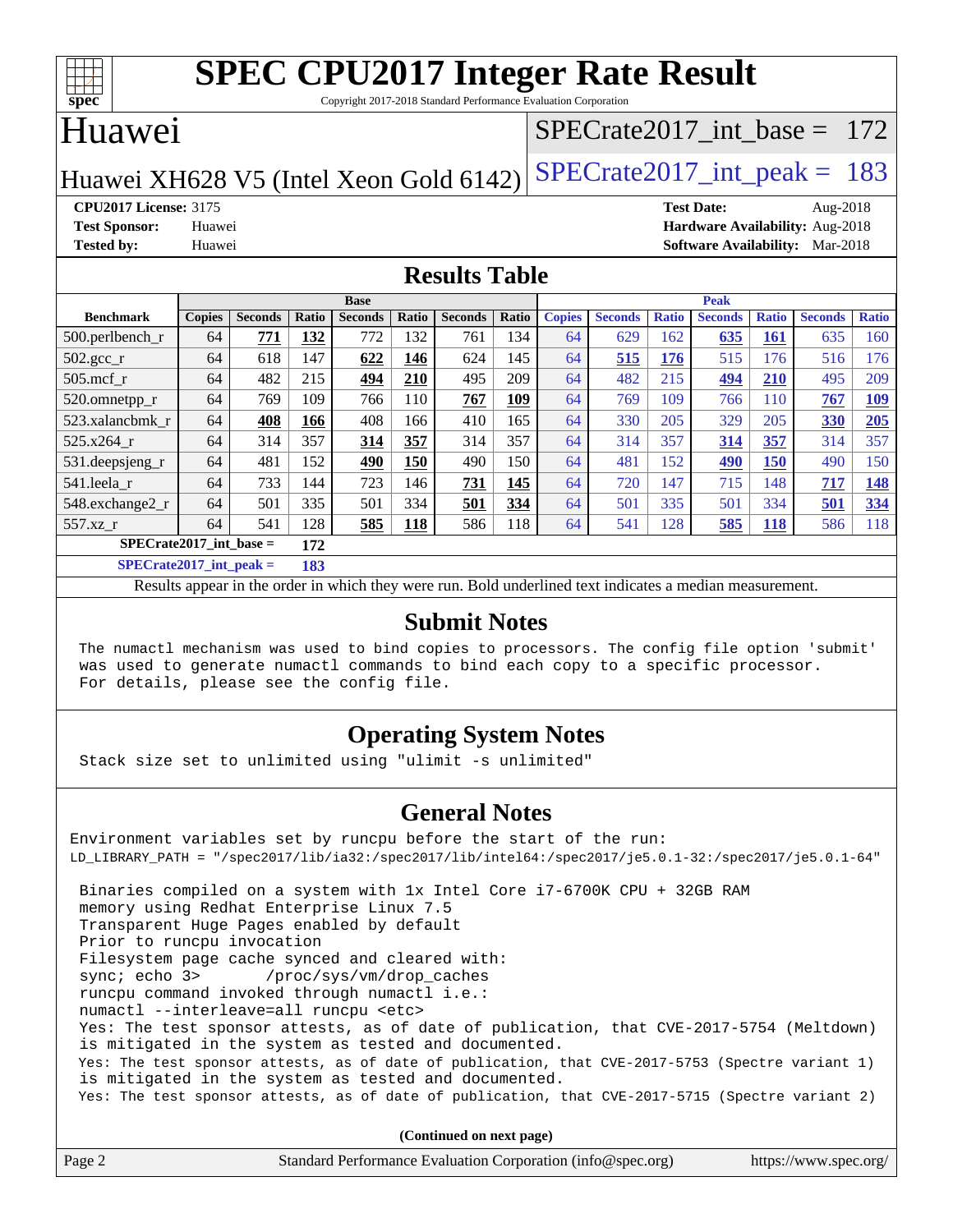

Copyright 2017-2018 Standard Performance Evaluation Corporation

### Huawei

[SPECrate2017\\_int\\_base =](http://www.spec.org/auto/cpu2017/Docs/result-fields.html#SPECrate2017intbase) 172

Huawei XH628 V5 (Intel Xeon Gold 6142) SPECrate  $2017$  int peak = 183

**[Tested by:](http://www.spec.org/auto/cpu2017/Docs/result-fields.html#Testedby)** Huawei **[Software Availability:](http://www.spec.org/auto/cpu2017/Docs/result-fields.html#SoftwareAvailability)** Mar-2018

**[CPU2017 License:](http://www.spec.org/auto/cpu2017/Docs/result-fields.html#CPU2017License)** 3175 **[Test Date:](http://www.spec.org/auto/cpu2017/Docs/result-fields.html#TestDate)** Aug-2018 **[Test Sponsor:](http://www.spec.org/auto/cpu2017/Docs/result-fields.html#TestSponsor)** Huawei **[Hardware Availability:](http://www.spec.org/auto/cpu2017/Docs/result-fields.html#HardwareAvailability)** Aug-2018

### **[General Notes \(Continued\)](http://www.spec.org/auto/cpu2017/Docs/result-fields.html#GeneralNotes)**

 is mitigated in the system as tested and documented. jemalloc, a general purpose malloc implementation built with the RedHat Enterprise 7.5, and the system compiler gcc 4.8.5 sources available from jemalloc.net or <https://github.com/jemalloc/jemalloc/releases>

### **[Platform Notes](http://www.spec.org/auto/cpu2017/Docs/result-fields.html#PlatformNotes)**

 BIOS configuration: Power Policy Set to Performance SNC Set to Enabled IMC Interleaving Set to 1-way Interleave XPT Prefetch Set to Enabled Sysinfo program /spec2017/bin/sysinfo Rev: r5797 of 2017-06-14 96c45e4568ad54c135fd618bcc091c0f running on localhost.localdomain Mon Aug 13 14:01:11 2018 SUT (System Under Test) info as seen by some common utilities. For more information on this section, see <https://www.spec.org/cpu2017/Docs/config.html#sysinfo> From /proc/cpuinfo model name : Intel(R) Xeon(R) Gold 6142 CPU @ 2.60GHz 2 "physical id"s (chips) 64 "processors" cores, siblings (Caution: counting these is hw and system dependent. The following excerpts from /proc/cpuinfo might not be reliable. Use with caution.) cpu cores : 16 siblings : 32 physical 0: cores 0 1 2 3 4 5 6 7 8 9 10 11 12 13 14 15 physical 1: cores 0 1 2 3 4 5 6 7 8 9 10 11 12 13 14 15 From lscpu: Architecture: x86\_64 CPU op-mode(s): 32-bit, 64-bit<br>Byte Order: Little Endian Little Endian  $CPU(s):$  64 On-line CPU(s) list: 0-63 Thread(s) per core: 2 Core(s) per socket: 16 Socket(s): 2 NUMA node(s): 4 Vendor ID: GenuineIntel CPU family: 6 Model: 85 Model name: Intel(R) Xeon(R) Gold 6142 CPU @ 2.60GHz Stepping: 4 **(Continued on next page)**

Page 3 Standard Performance Evaluation Corporation [\(info@spec.org\)](mailto:info@spec.org) <https://www.spec.org/>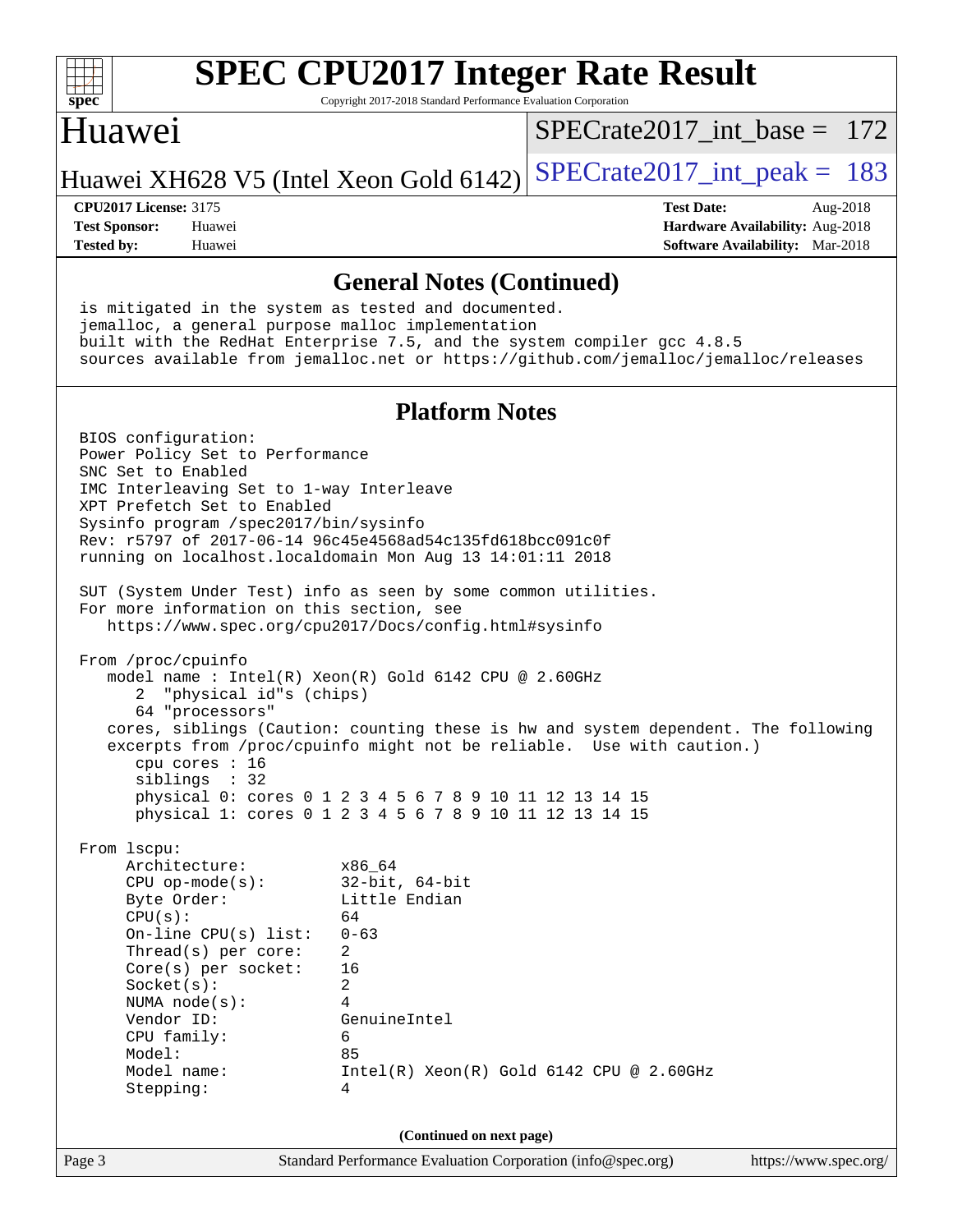| ę,<br>эe<br>č |  |  |  |  |  |
|---------------|--|--|--|--|--|

Copyright 2017-2018 Standard Performance Evaluation Corporation

## Huawei

[SPECrate2017\\_int\\_base =](http://www.spec.org/auto/cpu2017/Docs/result-fields.html#SPECrate2017intbase) 172

Huawei XH628 V5 (Intel Xeon Gold 6142) SPECrate  $2017$ \_int\_peak = 183

**[CPU2017 License:](http://www.spec.org/auto/cpu2017/Docs/result-fields.html#CPU2017License)** 3175 **[Test Date:](http://www.spec.org/auto/cpu2017/Docs/result-fields.html#TestDate)** Aug-2018 **[Test Sponsor:](http://www.spec.org/auto/cpu2017/Docs/result-fields.html#TestSponsor)** Huawei **[Hardware Availability:](http://www.spec.org/auto/cpu2017/Docs/result-fields.html#HardwareAvailability)** Aug-2018 **[Tested by:](http://www.spec.org/auto/cpu2017/Docs/result-fields.html#Testedby)** Huawei **[Software Availability:](http://www.spec.org/auto/cpu2017/Docs/result-fields.html#SoftwareAvailability)** Mar-2018

### **[Platform Notes \(Continued\)](http://www.spec.org/auto/cpu2017/Docs/result-fields.html#PlatformNotes)**

| 3:<br>21<br>21<br>$10$<br>11                                                                                                                                                                                                                                                                                                                                                                                                                                                                                                                                                                                                                                                                                                                                                                                                                                                                                                                                                                 |                                                                                      |  |  |  |  |  |
|----------------------------------------------------------------------------------------------------------------------------------------------------------------------------------------------------------------------------------------------------------------------------------------------------------------------------------------------------------------------------------------------------------------------------------------------------------------------------------------------------------------------------------------------------------------------------------------------------------------------------------------------------------------------------------------------------------------------------------------------------------------------------------------------------------------------------------------------------------------------------------------------------------------------------------------------------------------------------------------------|--------------------------------------------------------------------------------------|--|--|--|--|--|
| 1:<br>10<br>21<br>11<br>21<br>2:<br>21<br>21<br>11<br>10                                                                                                                                                                                                                                                                                                                                                                                                                                                                                                                                                                                                                                                                                                                                                                                                                                                                                                                                     |                                                                                      |  |  |  |  |  |
| 0:<br>10<br>11<br>21<br>21                                                                                                                                                                                                                                                                                                                                                                                                                                                                                                                                                                                                                                                                                                                                                                                                                                                                                                                                                                   |                                                                                      |  |  |  |  |  |
| 3<br>node<br>0<br>1<br>2                                                                                                                                                                                                                                                                                                                                                                                                                                                                                                                                                                                                                                                                                                                                                                                                                                                                                                                                                                     |                                                                                      |  |  |  |  |  |
| node distances:                                                                                                                                                                                                                                                                                                                                                                                                                                                                                                                                                                                                                                                                                                                                                                                                                                                                                                                                                                              |                                                                                      |  |  |  |  |  |
| node 3 free: 95980 MB                                                                                                                                                                                                                                                                                                                                                                                                                                                                                                                                                                                                                                                                                                                                                                                                                                                                                                                                                                        |                                                                                      |  |  |  |  |  |
| node 3 size: 98304 MB                                                                                                                                                                                                                                                                                                                                                                                                                                                                                                                                                                                                                                                                                                                                                                                                                                                                                                                                                                        |                                                                                      |  |  |  |  |  |
| node 2 free: 96007 MB                                                                                                                                                                                                                                                                                                                                                                                                                                                                                                                                                                                                                                                                                                                                                                                                                                                                                                                                                                        | node 3 cpus: 20 21 22 23 28 29 30 31 52 53 54 55 60 61 62 63                         |  |  |  |  |  |
| node 2 size: 98304 MB                                                                                                                                                                                                                                                                                                                                                                                                                                                                                                                                                                                                                                                                                                                                                                                                                                                                                                                                                                        |                                                                                      |  |  |  |  |  |
|                                                                                                                                                                                                                                                                                                                                                                                                                                                                                                                                                                                                                                                                                                                                                                                                                                                                                                                                                                                              | node 2 cpus: 16 17 18 19 24 25 26 27 48 49 50 51 56 57 58 59                         |  |  |  |  |  |
| node 1 free: 95465 MB                                                                                                                                                                                                                                                                                                                                                                                                                                                                                                                                                                                                                                                                                                                                                                                                                                                                                                                                                                        |                                                                                      |  |  |  |  |  |
| node 1 size: 98304 MB                                                                                                                                                                                                                                                                                                                                                                                                                                                                                                                                                                                                                                                                                                                                                                                                                                                                                                                                                                        |                                                                                      |  |  |  |  |  |
| node 0 free: 93863 MB<br>node 1 cpus: 4 5 6 7 12 13 14 15 36 37 38 39 44 45 46 47                                                                                                                                                                                                                                                                                                                                                                                                                                                                                                                                                                                                                                                                                                                                                                                                                                                                                                            |                                                                                      |  |  |  |  |  |
| node 0 size: 96437 MB                                                                                                                                                                                                                                                                                                                                                                                                                                                                                                                                                                                                                                                                                                                                                                                                                                                                                                                                                                        |                                                                                      |  |  |  |  |  |
| node 0 cpus: 0 1 2 3 8 9 10 11 32 33 34 35 40 41 42 43                                                                                                                                                                                                                                                                                                                                                                                                                                                                                                                                                                                                                                                                                                                                                                                                                                                                                                                                       |                                                                                      |  |  |  |  |  |
| $available: 4 nodes (0-3)$                                                                                                                                                                                                                                                                                                                                                                                                                                                                                                                                                                                                                                                                                                                                                                                                                                                                                                                                                                   |                                                                                      |  |  |  |  |  |
| physical chip.                                                                                                                                                                                                                                                                                                                                                                                                                                                                                                                                                                                                                                                                                                                                                                                                                                                                                                                                                                               |                                                                                      |  |  |  |  |  |
|                                                                                                                                                                                                                                                                                                                                                                                                                                                                                                                                                                                                                                                                                                                                                                                                                                                                                                                                                                                              | From numactl --hardware WARNING: a numactl 'node' might or might not correspond to a |  |  |  |  |  |
| cache size : 22528 KB                                                                                                                                                                                                                                                                                                                                                                                                                                                                                                                                                                                                                                                                                                                                                                                                                                                                                                                                                                        |                                                                                      |  |  |  |  |  |
| /proc/cpuinfo cache data                                                                                                                                                                                                                                                                                                                                                                                                                                                                                                                                                                                                                                                                                                                                                                                                                                                                                                                                                                     |                                                                                      |  |  |  |  |  |
| L3 cache:<br>22528K<br>NUMA node0 CPU(s): $0-3, 8-11, 32-35, 40-43$<br>NUMA node1 CPU(s): 4-7,12-15,36-39,44-47<br>NUMA node2 CPU(s): 16-19,24-27,48-51,56-59<br>NUMA node3 CPU(s): 20-23, 28-31, 52-55, 60-63<br>fpu vme de pse tsc msr pae mce cx8 apic sep mtrr pge mca cmov<br>Flaqs:<br>pat pse36 clflush dts acpi mmx fxsr sse sse2 ss ht tm pbe syscall nx pdpelgb rdtscp<br>lm constant_tsc art arch_perfmon pebs bts rep_good nopl xtopology nonstop_tsc<br>aperfmperf eagerfpu pni pclmulqdq dtes64 ds_cpl vmx smx est tm2 ssse3 fma cx16 xtpr<br>pdcm pcid dca sse4_1 sse4_2 x2apic movbe popcnt tsc_deadline_timer aes xsave avx<br>f16c rdrand lahf_lm abm 3dnowprefetch epb cat_13 cdp_13 invpcid_single intel_pt<br>spec_ctrl ibpb_support tpr_shadow vnmi flexpriority ept vpid fsgsbase tsc_adjust<br>bmil hle avx2 smep bmi2 erms invpcid rtm cqm mpx rdt_a avx512f avx512dq rdseed adx<br>smap clflushopt clwb avx512cd avx512bw avx512vl xsaveopt xsavec xgetbvl cqm_llc |                                                                                      |  |  |  |  |  |
| $L2$ cache:                                                                                                                                                                                                                                                                                                                                                                                                                                                                                                                                                                                                                                                                                                                                                                                                                                                                                                                                                                                  | 1024K                                                                                |  |  |  |  |  |
| Lli cache:                                                                                                                                                                                                                                                                                                                                                                                                                                                                                                                                                                                                                                                                                                                                                                                                                                                                                                                                                                                   | 32K                                                                                  |  |  |  |  |  |
| L1d cache:                                                                                                                                                                                                                                                                                                                                                                                                                                                                                                                                                                                                                                                                                                                                                                                                                                                                                                                                                                                   | 32K                                                                                  |  |  |  |  |  |
| Virtualization:                                                                                                                                                                                                                                                                                                                                                                                                                                                                                                                                                                                                                                                                                                                                                                                                                                                                                                                                                                              | $VT - x$                                                                             |  |  |  |  |  |
| CPU MHz:<br>BogoMIPS:                                                                                                                                                                                                                                                                                                                                                                                                                                                                                                                                                                                                                                                                                                                                                                                                                                                                                                                                                                        | 2600.000<br>5200.00                                                                  |  |  |  |  |  |
|                                                                                                                                                                                                                                                                                                                                                                                                                                                                                                                                                                                                                                                                                                                                                                                                                                                                                                                                                                                              |                                                                                      |  |  |  |  |  |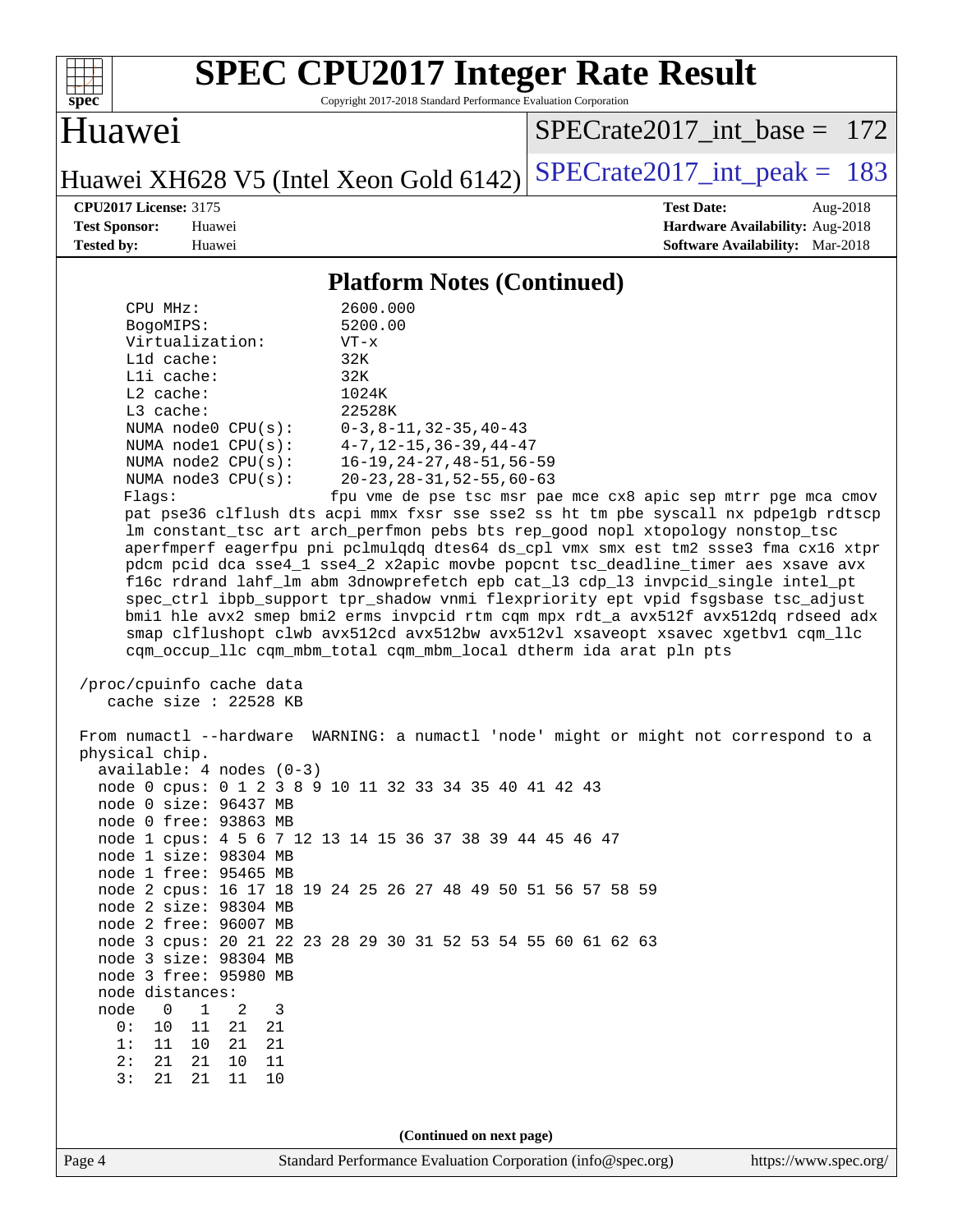| <b>SPEC CPU2017 Integer Rate Result</b><br>Copyright 2017-2018 Standard Performance Evaluation Corporation<br>$spec^*$                                                                                                                                                                                                                                                                                                                                                                                                                                                                                                                                                                                                                                                                                                                                                                                                                                                                                                                                                                                                                                                                                                                                                                                                                                                                                                                                                                                                                                                                             |                                                                                                            |
|----------------------------------------------------------------------------------------------------------------------------------------------------------------------------------------------------------------------------------------------------------------------------------------------------------------------------------------------------------------------------------------------------------------------------------------------------------------------------------------------------------------------------------------------------------------------------------------------------------------------------------------------------------------------------------------------------------------------------------------------------------------------------------------------------------------------------------------------------------------------------------------------------------------------------------------------------------------------------------------------------------------------------------------------------------------------------------------------------------------------------------------------------------------------------------------------------------------------------------------------------------------------------------------------------------------------------------------------------------------------------------------------------------------------------------------------------------------------------------------------------------------------------------------------------------------------------------------------------|------------------------------------------------------------------------------------------------------------|
| Huawei                                                                                                                                                                                                                                                                                                                                                                                                                                                                                                                                                                                                                                                                                                                                                                                                                                                                                                                                                                                                                                                                                                                                                                                                                                                                                                                                                                                                                                                                                                                                                                                             | $SPECrate2017$ int base = 172                                                                              |
| Huawei XH628 V5 (Intel Xeon Gold 6142)                                                                                                                                                                                                                                                                                                                                                                                                                                                                                                                                                                                                                                                                                                                                                                                                                                                                                                                                                                                                                                                                                                                                                                                                                                                                                                                                                                                                                                                                                                                                                             | $SPECrate2017\_int\_peak = 183$                                                                            |
| <b>CPU2017 License: 3175</b><br><b>Test Sponsor:</b><br>Huawei<br><b>Tested by:</b><br>Huawei                                                                                                                                                                                                                                                                                                                                                                                                                                                                                                                                                                                                                                                                                                                                                                                                                                                                                                                                                                                                                                                                                                                                                                                                                                                                                                                                                                                                                                                                                                      | <b>Test Date:</b><br>Aug-2018<br>Hardware Availability: Aug-2018<br><b>Software Availability:</b> Mar-2018 |
| <b>Platform Notes (Continued)</b>                                                                                                                                                                                                                                                                                                                                                                                                                                                                                                                                                                                                                                                                                                                                                                                                                                                                                                                                                                                                                                                                                                                                                                                                                                                                                                                                                                                                                                                                                                                                                                  |                                                                                                            |
| From /proc/meminfo<br>MemTotal:<br>394174368 kB<br>HugePages_Total:<br>0<br>Hugepagesize:<br>2048 kB<br>From /etc/*release* /etc/*version*<br>os-release:<br>NAME="Red Hat Enterprise Linux Server"<br>VERSION="7.4 (Maipo)"<br>ID="rhel"<br>ID_LIKE="fedora"<br>VARIANT="Server"<br>VARIANT_ID="server"<br>VERSION_ID="7.4"<br>PRETTY_NAME="Red Hat Enterprise Linux Server 7.4 (Maipo)"<br>redhat-release: Red Hat Enterprise Linux Server release 7.4 (Maipo)<br>system-release: Red Hat Enterprise Linux Server release 7.4 (Maipo)<br>system-release-cpe: cpe:/o:redhat:enterprise_linux:7.4:ga:server<br>uname $-a$ :<br>Linux localhost.localdomain 3.10.0-693.11.6.el7.x86_64 #1 SMP Thu Dec 28 14:23:39 EST<br>2017 x86_64 x86_64 x86_64 GNU/Linux<br>run-level 3 Aug 13 13:43<br>SPEC is set to: /spec2017<br>Type Size Used Avail Use% Mounted on<br>Filesystem<br>553G 8.0G 545G<br>/dev/sda4<br>xfs<br>$2\frac{8}{1}$ /<br>Additional information from dmidecode follows. WARNING: Use caution when you interpret<br>this section. The 'dmidecode' program reads system data which is "intended to allow<br>hardware to be accurately determined", but the intent may not be met, as there are<br>frequent changes to hardware, firmware, and the "DMTF SMBIOS" standard.<br>BIOS INSYDE Corp. 0.86 08/06/2018<br>Memory:<br>4x NO DIMM NO DIMM<br>12x Samsung M393A4K40BB2-CTD 32 GB 2 rank 2666<br>(End of data from sysinfo program)<br><b>Compiler Version Notes</b><br>$500. perlbench_r(base) 502. gcc_r(base) 505. mcf_r(base) 525. x264_r(base)$<br>CC.<br>$557.xx$ $r(base)$ |                                                                                                            |
|                                                                                                                                                                                                                                                                                                                                                                                                                                                                                                                                                                                                                                                                                                                                                                                                                                                                                                                                                                                                                                                                                                                                                                                                                                                                                                                                                                                                                                                                                                                                                                                                    |                                                                                                            |
| (Continued on next page)<br>Page 5                                                                                                                                                                                                                                                                                                                                                                                                                                                                                                                                                                                                                                                                                                                                                                                                                                                                                                                                                                                                                                                                                                                                                                                                                                                                                                                                                                                                                                                                                                                                                                 | https://www.spec.org/                                                                                      |
| Standard Performance Evaluation Corporation (info@spec.org)                                                                                                                                                                                                                                                                                                                                                                                                                                                                                                                                                                                                                                                                                                                                                                                                                                                                                                                                                                                                                                                                                                                                                                                                                                                                                                                                                                                                                                                                                                                                        |                                                                                                            |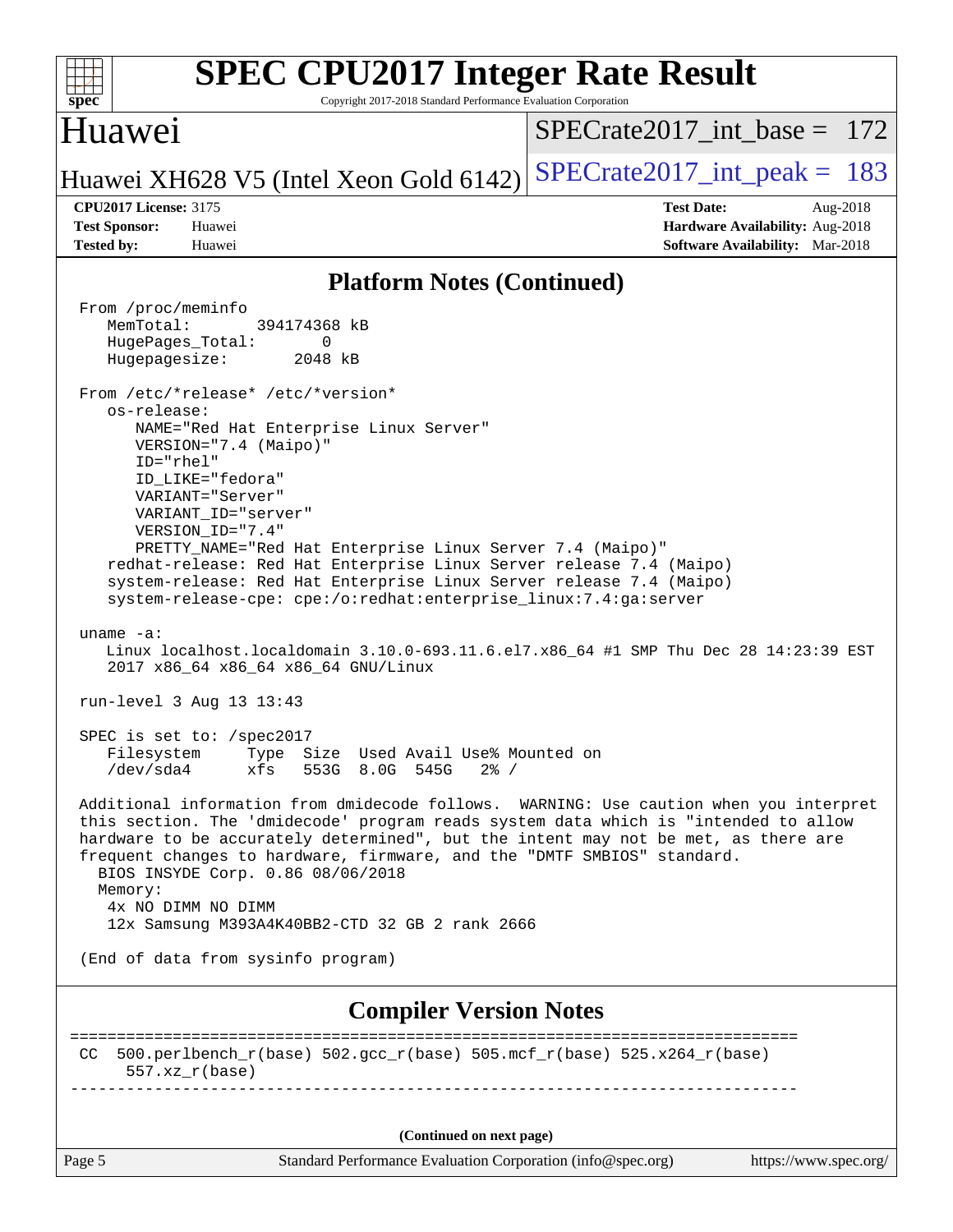| $spec^*$                                                                  | <b>SPEC CPU2017 Integer Rate Result</b><br>Copyright 2017-2018 Standard Performance Evaluation Corporation |                                                                                                     |
|---------------------------------------------------------------------------|------------------------------------------------------------------------------------------------------------|-----------------------------------------------------------------------------------------------------|
| Huawei                                                                    |                                                                                                            | $SPECrate2017$ int base = 172                                                                       |
|                                                                           | Huawei XH628 V5 (Intel Xeon Gold 6142)                                                                     | $SPECrate2017\_int\_peak = 183$                                                                     |
| <b>CPU2017 License: 3175</b><br><b>Test Sponsor:</b><br><b>Tested by:</b> | Huawei<br>Huawei                                                                                           | <b>Test Date:</b><br>Aug-2018<br>Hardware Availability: Aug-2018<br>Software Availability: Mar-2018 |
|                                                                           | <b>Compiler Version Notes (Continued)</b>                                                                  |                                                                                                     |
|                                                                           | icc (ICC) 18.0.2 20180210<br>Copyright (C) 1985-2018 Intel Corporation. All rights reserved.               |                                                                                                     |
| CC.<br>$557. xz_r (peak)$                                                 | 500.perlbench_r(peak) 502.gcc_r(peak) 505.mcf_r(peak) 525.x264_r(peak)                                     |                                                                                                     |
|                                                                           | icc (ICC) 18.0.2 20180210<br>Copyright (C) 1985-2018 Intel Corporation. All rights reserved.               |                                                                                                     |
|                                                                           | CXXC 520.omnetpp_r(base) 523.xalancbmk_r(base) 531.deepsjeng_r(base)<br>541.leela_r(base)                  |                                                                                                     |
|                                                                           | icpc (ICC) 18.0.2 20180210<br>Copyright (C) 1985-2018 Intel Corporation. All rights reserved.              |                                                                                                     |
|                                                                           | CXXC 520.omnetpp_r(peak) 523.xalancbmk_r(peak) 531.deepsjeng_r(peak)<br>$541.$ leela_r(peak)               |                                                                                                     |
|                                                                           | icpc (ICC) 18.0.2 20180210<br>Copyright (C) 1985-2018 Intel Corporation. All rights reserved.              |                                                                                                     |
| FC.                                                                       | 548.exchange2_r(base)                                                                                      |                                                                                                     |
|                                                                           | ifort (IFORT) 18.0.2 20180210<br>Copyright (C) 1985-2018 Intel Corporation. All rights reserved.           |                                                                                                     |
|                                                                           | $FC$ 548. exchange 2 $r$ (peak)                                                                            |                                                                                                     |
|                                                                           | ifort (IFORT) 18.0.2 20180210<br>Copyright (C) 1985-2018 Intel Corporation. All rights reserved.           |                                                                                                     |
|                                                                           | <b>Base Compiler Invocation</b>                                                                            |                                                                                                     |
| C benchmarks:                                                             |                                                                                                            |                                                                                                     |

[icc -m64 -std=c11](http://www.spec.org/cpu2017/results/res2018q4/cpu2017-20181025-09288.flags.html#user_CCbase_intel_icc_64bit_c11_33ee0cdaae7deeeab2a9725423ba97205ce30f63b9926c2519791662299b76a0318f32ddfffdc46587804de3178b4f9328c46fa7c2b0cd779d7a61945c91cd35)

**(Continued on next page)**

Page 6 Standard Performance Evaluation Corporation [\(info@spec.org\)](mailto:info@spec.org) <https://www.spec.org/>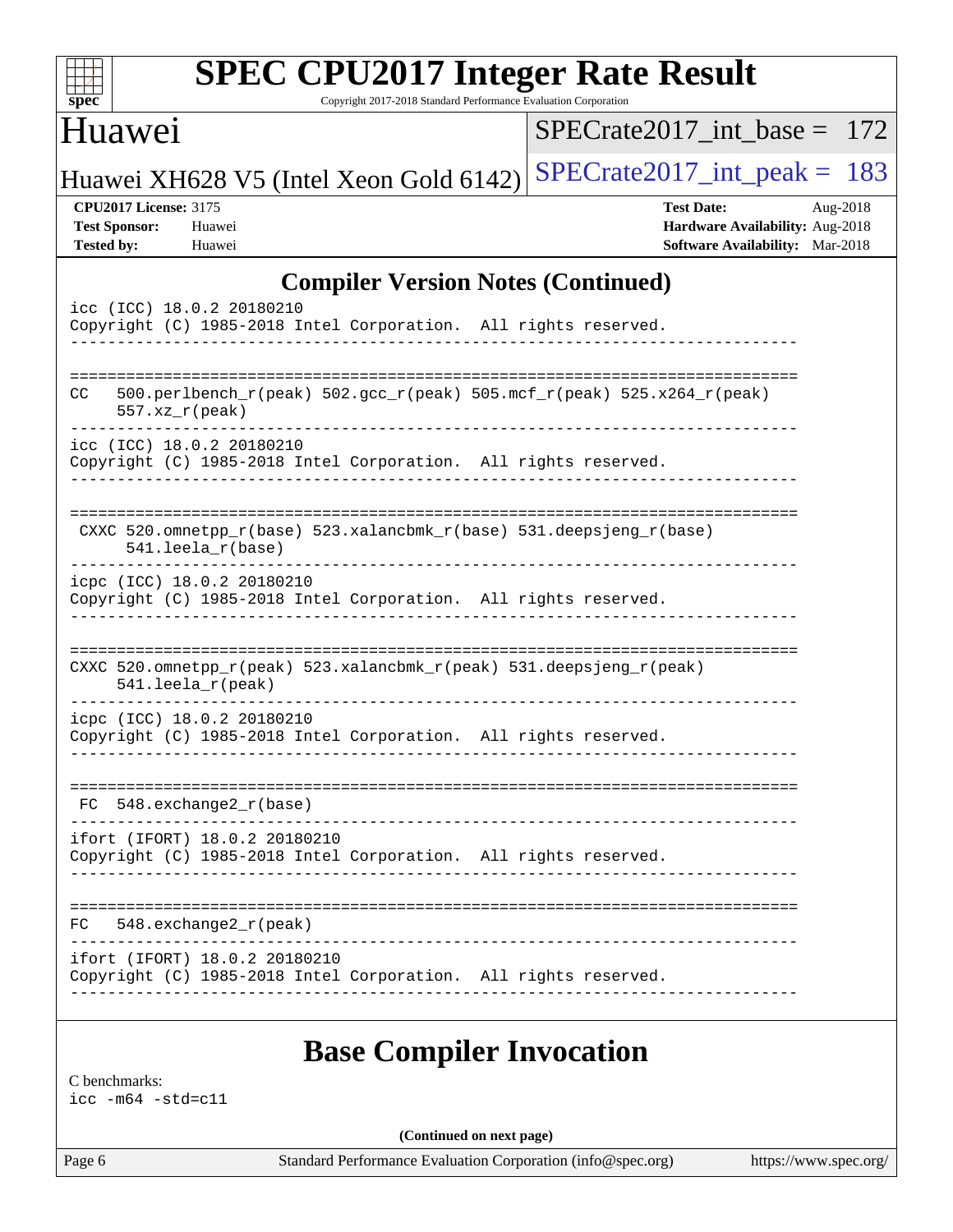

Copyright 2017-2018 Standard Performance Evaluation Corporation

## Huawei

[SPECrate2017\\_int\\_base =](http://www.spec.org/auto/cpu2017/Docs/result-fields.html#SPECrate2017intbase) 172

Huawei XH628 V5 (Intel Xeon Gold 6142) SPECrate  $2017$  int peak = 183

**[CPU2017 License:](http://www.spec.org/auto/cpu2017/Docs/result-fields.html#CPU2017License)** 3175 **[Test Date:](http://www.spec.org/auto/cpu2017/Docs/result-fields.html#TestDate)** Aug-2018 **[Test Sponsor:](http://www.spec.org/auto/cpu2017/Docs/result-fields.html#TestSponsor)** Huawei **[Hardware Availability:](http://www.spec.org/auto/cpu2017/Docs/result-fields.html#HardwareAvailability)** Aug-2018 **[Tested by:](http://www.spec.org/auto/cpu2017/Docs/result-fields.html#Testedby)** Huawei **[Software Availability:](http://www.spec.org/auto/cpu2017/Docs/result-fields.html#SoftwareAvailability)** Mar-2018

## **[Base Compiler Invocation \(Continued\)](http://www.spec.org/auto/cpu2017/Docs/result-fields.html#BaseCompilerInvocation)**

[C++ benchmarks](http://www.spec.org/auto/cpu2017/Docs/result-fields.html#CXXbenchmarks): [icpc -m64](http://www.spec.org/cpu2017/results/res2018q4/cpu2017-20181025-09288.flags.html#user_CXXbase_intel_icpc_64bit_4ecb2543ae3f1412ef961e0650ca070fec7b7afdcd6ed48761b84423119d1bf6bdf5cad15b44d48e7256388bc77273b966e5eb805aefd121eb22e9299b2ec9d9)

[Fortran benchmarks](http://www.spec.org/auto/cpu2017/Docs/result-fields.html#Fortranbenchmarks): [ifort -m64](http://www.spec.org/cpu2017/results/res2018q4/cpu2017-20181025-09288.flags.html#user_FCbase_intel_ifort_64bit_24f2bb282fbaeffd6157abe4f878425411749daecae9a33200eee2bee2fe76f3b89351d69a8130dd5949958ce389cf37ff59a95e7a40d588e8d3a57e0c3fd751)

## **[Base Portability Flags](http://www.spec.org/auto/cpu2017/Docs/result-fields.html#BasePortabilityFlags)**

 500.perlbench\_r: [-DSPEC\\_LP64](http://www.spec.org/cpu2017/results/res2018q4/cpu2017-20181025-09288.flags.html#b500.perlbench_r_basePORTABILITY_DSPEC_LP64) [-DSPEC\\_LINUX\\_X64](http://www.spec.org/cpu2017/results/res2018q4/cpu2017-20181025-09288.flags.html#b500.perlbench_r_baseCPORTABILITY_DSPEC_LINUX_X64) 502.gcc\_r: [-DSPEC\\_LP64](http://www.spec.org/cpu2017/results/res2018q4/cpu2017-20181025-09288.flags.html#suite_basePORTABILITY502_gcc_r_DSPEC_LP64) 505.mcf\_r: [-DSPEC\\_LP64](http://www.spec.org/cpu2017/results/res2018q4/cpu2017-20181025-09288.flags.html#suite_basePORTABILITY505_mcf_r_DSPEC_LP64) 520.omnetpp\_r: [-DSPEC\\_LP64](http://www.spec.org/cpu2017/results/res2018q4/cpu2017-20181025-09288.flags.html#suite_basePORTABILITY520_omnetpp_r_DSPEC_LP64) 523.xalancbmk\_r: [-DSPEC\\_LP64](http://www.spec.org/cpu2017/results/res2018q4/cpu2017-20181025-09288.flags.html#suite_basePORTABILITY523_xalancbmk_r_DSPEC_LP64) [-DSPEC\\_LINUX](http://www.spec.org/cpu2017/results/res2018q4/cpu2017-20181025-09288.flags.html#b523.xalancbmk_r_baseCXXPORTABILITY_DSPEC_LINUX) 525.x264\_r: [-DSPEC\\_LP64](http://www.spec.org/cpu2017/results/res2018q4/cpu2017-20181025-09288.flags.html#suite_basePORTABILITY525_x264_r_DSPEC_LP64) 531.deepsjeng\_r: [-DSPEC\\_LP64](http://www.spec.org/cpu2017/results/res2018q4/cpu2017-20181025-09288.flags.html#suite_basePORTABILITY531_deepsjeng_r_DSPEC_LP64) 541.leela\_r: [-DSPEC\\_LP64](http://www.spec.org/cpu2017/results/res2018q4/cpu2017-20181025-09288.flags.html#suite_basePORTABILITY541_leela_r_DSPEC_LP64) 548.exchange2\_r: [-DSPEC\\_LP64](http://www.spec.org/cpu2017/results/res2018q4/cpu2017-20181025-09288.flags.html#suite_basePORTABILITY548_exchange2_r_DSPEC_LP64) 557.xz\_r: [-DSPEC\\_LP64](http://www.spec.org/cpu2017/results/res2018q4/cpu2017-20181025-09288.flags.html#suite_basePORTABILITY557_xz_r_DSPEC_LP64)

## **[Base Optimization Flags](http://www.spec.org/auto/cpu2017/Docs/result-fields.html#BaseOptimizationFlags)**

### [C benchmarks](http://www.spec.org/auto/cpu2017/Docs/result-fields.html#Cbenchmarks):

[-Wl,-z,muldefs](http://www.spec.org/cpu2017/results/res2018q4/cpu2017-20181025-09288.flags.html#user_CCbase_link_force_multiple1_b4cbdb97b34bdee9ceefcfe54f4c8ea74255f0b02a4b23e853cdb0e18eb4525ac79b5a88067c842dd0ee6996c24547a27a4b99331201badda8798ef8a743f577) [-xCORE-AVX512](http://www.spec.org/cpu2017/results/res2018q4/cpu2017-20181025-09288.flags.html#user_CCbase_f-xCORE-AVX512) [-ipo](http://www.spec.org/cpu2017/results/res2018q4/cpu2017-20181025-09288.flags.html#user_CCbase_f-ipo) [-O3](http://www.spec.org/cpu2017/results/res2018q4/cpu2017-20181025-09288.flags.html#user_CCbase_f-O3) [-no-prec-div](http://www.spec.org/cpu2017/results/res2018q4/cpu2017-20181025-09288.flags.html#user_CCbase_f-no-prec-div) [-qopt-mem-layout-trans=3](http://www.spec.org/cpu2017/results/res2018q4/cpu2017-20181025-09288.flags.html#user_CCbase_f-qopt-mem-layout-trans_de80db37974c74b1f0e20d883f0b675c88c3b01e9d123adea9b28688d64333345fb62bc4a798493513fdb68f60282f9a726aa07f478b2f7113531aecce732043) [-L/usr/local/je5.0.1-64/lib](http://www.spec.org/cpu2017/results/res2018q4/cpu2017-20181025-09288.flags.html#user_CCbase_jemalloc_link_path64_4b10a636b7bce113509b17f3bd0d6226c5fb2346b9178c2d0232c14f04ab830f976640479e5c33dc2bcbbdad86ecfb6634cbbd4418746f06f368b512fced5394) [-ljemalloc](http://www.spec.org/cpu2017/results/res2018q4/cpu2017-20181025-09288.flags.html#user_CCbase_jemalloc_link_lib_d1249b907c500fa1c0672f44f562e3d0f79738ae9e3c4a9c376d49f265a04b9c99b167ecedbf6711b3085be911c67ff61f150a17b3472be731631ba4d0471706)

### [C++ benchmarks:](http://www.spec.org/auto/cpu2017/Docs/result-fields.html#CXXbenchmarks)

[-Wl,-z,muldefs](http://www.spec.org/cpu2017/results/res2018q4/cpu2017-20181025-09288.flags.html#user_CXXbase_link_force_multiple1_b4cbdb97b34bdee9ceefcfe54f4c8ea74255f0b02a4b23e853cdb0e18eb4525ac79b5a88067c842dd0ee6996c24547a27a4b99331201badda8798ef8a743f577) [-xCORE-AVX512](http://www.spec.org/cpu2017/results/res2018q4/cpu2017-20181025-09288.flags.html#user_CXXbase_f-xCORE-AVX512) [-ipo](http://www.spec.org/cpu2017/results/res2018q4/cpu2017-20181025-09288.flags.html#user_CXXbase_f-ipo) [-O3](http://www.spec.org/cpu2017/results/res2018q4/cpu2017-20181025-09288.flags.html#user_CXXbase_f-O3) [-no-prec-div](http://www.spec.org/cpu2017/results/res2018q4/cpu2017-20181025-09288.flags.html#user_CXXbase_f-no-prec-div) [-qopt-mem-layout-trans=3](http://www.spec.org/cpu2017/results/res2018q4/cpu2017-20181025-09288.flags.html#user_CXXbase_f-qopt-mem-layout-trans_de80db37974c74b1f0e20d883f0b675c88c3b01e9d123adea9b28688d64333345fb62bc4a798493513fdb68f60282f9a726aa07f478b2f7113531aecce732043) [-L/usr/local/je5.0.1-64/lib](http://www.spec.org/cpu2017/results/res2018q4/cpu2017-20181025-09288.flags.html#user_CXXbase_jemalloc_link_path64_4b10a636b7bce113509b17f3bd0d6226c5fb2346b9178c2d0232c14f04ab830f976640479e5c33dc2bcbbdad86ecfb6634cbbd4418746f06f368b512fced5394) [-ljemalloc](http://www.spec.org/cpu2017/results/res2018q4/cpu2017-20181025-09288.flags.html#user_CXXbase_jemalloc_link_lib_d1249b907c500fa1c0672f44f562e3d0f79738ae9e3c4a9c376d49f265a04b9c99b167ecedbf6711b3085be911c67ff61f150a17b3472be731631ba4d0471706)

### [Fortran benchmarks](http://www.spec.org/auto/cpu2017/Docs/result-fields.html#Fortranbenchmarks):

[-Wl,-z,muldefs](http://www.spec.org/cpu2017/results/res2018q4/cpu2017-20181025-09288.flags.html#user_FCbase_link_force_multiple1_b4cbdb97b34bdee9ceefcfe54f4c8ea74255f0b02a4b23e853cdb0e18eb4525ac79b5a88067c842dd0ee6996c24547a27a4b99331201badda8798ef8a743f577) [-xCORE-AVX512](http://www.spec.org/cpu2017/results/res2018q4/cpu2017-20181025-09288.flags.html#user_FCbase_f-xCORE-AVX512) [-ipo](http://www.spec.org/cpu2017/results/res2018q4/cpu2017-20181025-09288.flags.html#user_FCbase_f-ipo) [-O3](http://www.spec.org/cpu2017/results/res2018q4/cpu2017-20181025-09288.flags.html#user_FCbase_f-O3) [-no-prec-div](http://www.spec.org/cpu2017/results/res2018q4/cpu2017-20181025-09288.flags.html#user_FCbase_f-no-prec-div) [-qopt-mem-layout-trans=3](http://www.spec.org/cpu2017/results/res2018q4/cpu2017-20181025-09288.flags.html#user_FCbase_f-qopt-mem-layout-trans_de80db37974c74b1f0e20d883f0b675c88c3b01e9d123adea9b28688d64333345fb62bc4a798493513fdb68f60282f9a726aa07f478b2f7113531aecce732043) [-nostandard-realloc-lhs](http://www.spec.org/cpu2017/results/res2018q4/cpu2017-20181025-09288.flags.html#user_FCbase_f_2003_std_realloc_82b4557e90729c0f113870c07e44d33d6f5a304b4f63d4c15d2d0f1fab99f5daaed73bdb9275d9ae411527f28b936061aa8b9c8f2d63842963b95c9dd6426b8a) [-L/usr/local/je5.0.1-64/lib](http://www.spec.org/cpu2017/results/res2018q4/cpu2017-20181025-09288.flags.html#user_FCbase_jemalloc_link_path64_4b10a636b7bce113509b17f3bd0d6226c5fb2346b9178c2d0232c14f04ab830f976640479e5c33dc2bcbbdad86ecfb6634cbbd4418746f06f368b512fced5394) [-ljemalloc](http://www.spec.org/cpu2017/results/res2018q4/cpu2017-20181025-09288.flags.html#user_FCbase_jemalloc_link_lib_d1249b907c500fa1c0672f44f562e3d0f79738ae9e3c4a9c376d49f265a04b9c99b167ecedbf6711b3085be911c67ff61f150a17b3472be731631ba4d0471706)

## **[Peak Compiler Invocation](http://www.spec.org/auto/cpu2017/Docs/result-fields.html#PeakCompilerInvocation)**

[C benchmarks \(except as noted below\)](http://www.spec.org/auto/cpu2017/Docs/result-fields.html#Cbenchmarksexceptasnotedbelow):  $\text{icc}$   $-\text{m64}$   $-\text{std}=c11$ 

**(Continued on next page)**

Page 7 Standard Performance Evaluation Corporation [\(info@spec.org\)](mailto:info@spec.org) <https://www.spec.org/>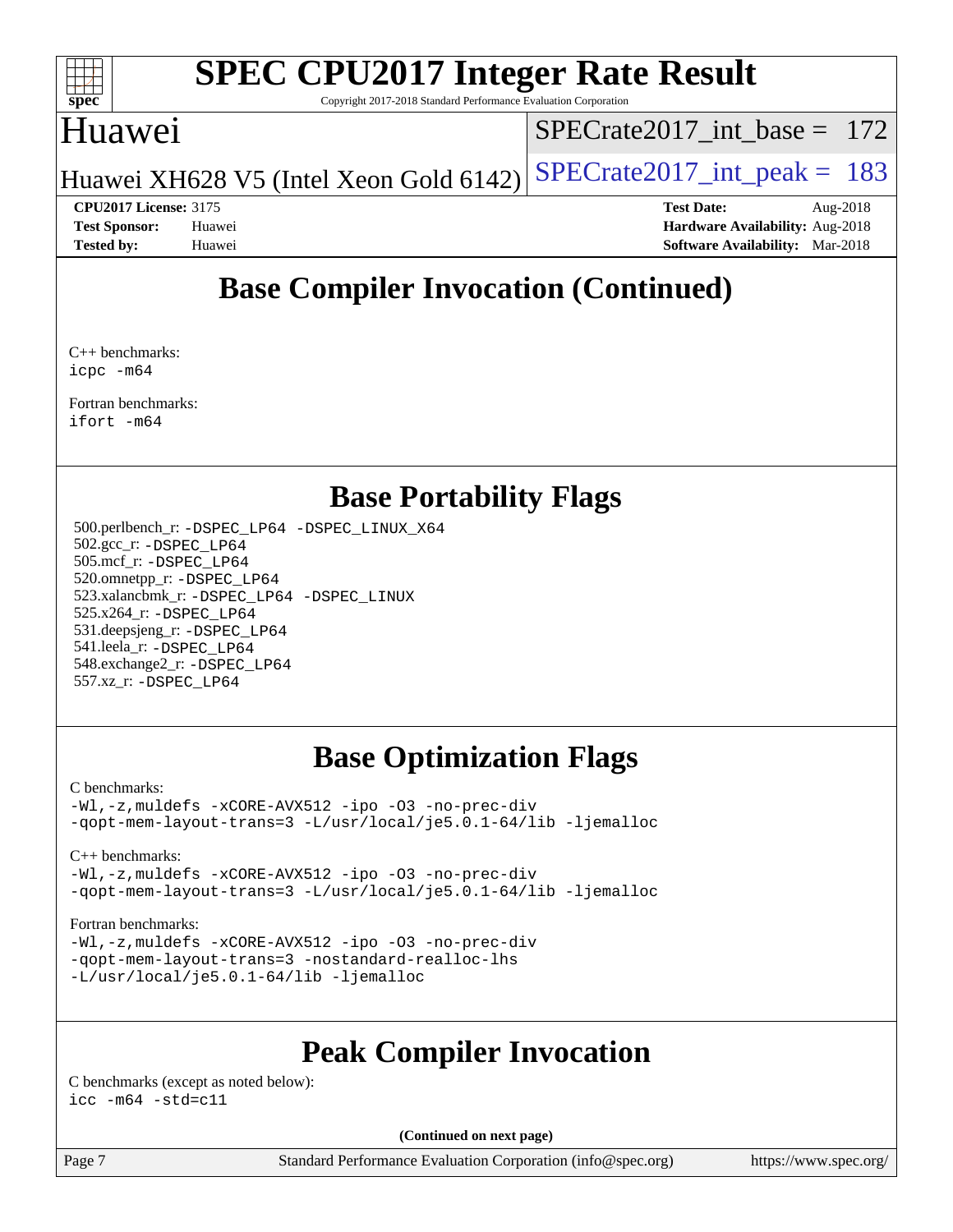

Copyright 2017-2018 Standard Performance Evaluation Corporation

## Huawei

[SPECrate2017\\_int\\_base =](http://www.spec.org/auto/cpu2017/Docs/result-fields.html#SPECrate2017intbase) 172

Huawei XH628 V5 (Intel Xeon Gold 6142) SPECrate  $2017$  int peak = 183

**[CPU2017 License:](http://www.spec.org/auto/cpu2017/Docs/result-fields.html#CPU2017License)** 3175 **[Test Date:](http://www.spec.org/auto/cpu2017/Docs/result-fields.html#TestDate)** Aug-2018 **[Test Sponsor:](http://www.spec.org/auto/cpu2017/Docs/result-fields.html#TestSponsor)** Huawei **[Hardware Availability:](http://www.spec.org/auto/cpu2017/Docs/result-fields.html#HardwareAvailability)** Aug-2018 **[Tested by:](http://www.spec.org/auto/cpu2017/Docs/result-fields.html#Testedby)** Huawei **[Software Availability:](http://www.spec.org/auto/cpu2017/Docs/result-fields.html#SoftwareAvailability)** Mar-2018

## **[Peak Compiler Invocation \(Continued\)](http://www.spec.org/auto/cpu2017/Docs/result-fields.html#PeakCompilerInvocation)**

502.gcc\_r: [icc -m32 -std=c11 -L/home/prasadj/specdev/IC18u2\\_Internal/lin\\_18\\_0\\_20180210/compiler/lib/ia32\\_lin](http://www.spec.org/cpu2017/results/res2018q4/cpu2017-20181025-09288.flags.html#user_peakCCLD502_gcc_r_intel_icc_a481ac844e7127046fad14d498c730a1848fa901fbbb2c3dfdd5e9fbbac777c8009953946d55d8b6afe8ed0da70dd2b4f8dedbdf7ab1ee211ba70d24a5d89f85)

[C++ benchmarks \(except as noted below\)](http://www.spec.org/auto/cpu2017/Docs/result-fields.html#CXXbenchmarksexceptasnotedbelow): [icpc -m64](http://www.spec.org/cpu2017/results/res2018q4/cpu2017-20181025-09288.flags.html#user_CXXpeak_intel_icpc_64bit_4ecb2543ae3f1412ef961e0650ca070fec7b7afdcd6ed48761b84423119d1bf6bdf5cad15b44d48e7256388bc77273b966e5eb805aefd121eb22e9299b2ec9d9)

523.xalancbmk\_r: [icpc -m32 -L/home/prasadj/specdev/IC18u2\\_Internal/lin\\_18\\_0\\_20180210/compiler/lib/ia32\\_lin](http://www.spec.org/cpu2017/results/res2018q4/cpu2017-20181025-09288.flags.html#user_peakCXXLD523_xalancbmk_r_intel_icpc_c6d030cd79af6ea7d6fb64c57e8fe7ae8fe0b96fc5a3b3f4a10e3273b3d7fa9decd8263f6330cef23f751cb093a69fae84a2bf4c243500a8eed069248128076f)

[Fortran benchmarks](http://www.spec.org/auto/cpu2017/Docs/result-fields.html#Fortranbenchmarks):

[ifort -m64](http://www.spec.org/cpu2017/results/res2018q4/cpu2017-20181025-09288.flags.html#user_FCpeak_intel_ifort_64bit_24f2bb282fbaeffd6157abe4f878425411749daecae9a33200eee2bee2fe76f3b89351d69a8130dd5949958ce389cf37ff59a95e7a40d588e8d3a57e0c3fd751)

## **[Peak Portability Flags](http://www.spec.org/auto/cpu2017/Docs/result-fields.html#PeakPortabilityFlags)**

 500.perlbench\_r: [-DSPEC\\_LP64](http://www.spec.org/cpu2017/results/res2018q4/cpu2017-20181025-09288.flags.html#b500.perlbench_r_peakPORTABILITY_DSPEC_LP64) [-DSPEC\\_LINUX\\_X64](http://www.spec.org/cpu2017/results/res2018q4/cpu2017-20181025-09288.flags.html#b500.perlbench_r_peakCPORTABILITY_DSPEC_LINUX_X64) 502.gcc\_r: [-D\\_FILE\\_OFFSET\\_BITS=64](http://www.spec.org/cpu2017/results/res2018q4/cpu2017-20181025-09288.flags.html#user_peakPORTABILITY502_gcc_r_file_offset_bits_64_5ae949a99b284ddf4e95728d47cb0843d81b2eb0e18bdfe74bbf0f61d0b064f4bda2f10ea5eb90e1dcab0e84dbc592acfc5018bc955c18609f94ddb8d550002c) 505.mcf\_r: [-DSPEC\\_LP64](http://www.spec.org/cpu2017/results/res2018q4/cpu2017-20181025-09288.flags.html#suite_peakPORTABILITY505_mcf_r_DSPEC_LP64) 520.omnetpp\_r: [-DSPEC\\_LP64](http://www.spec.org/cpu2017/results/res2018q4/cpu2017-20181025-09288.flags.html#suite_peakPORTABILITY520_omnetpp_r_DSPEC_LP64) 523.xalancbmk\_r: [-D\\_FILE\\_OFFSET\\_BITS=64](http://www.spec.org/cpu2017/results/res2018q4/cpu2017-20181025-09288.flags.html#user_peakPORTABILITY523_xalancbmk_r_file_offset_bits_64_5ae949a99b284ddf4e95728d47cb0843d81b2eb0e18bdfe74bbf0f61d0b064f4bda2f10ea5eb90e1dcab0e84dbc592acfc5018bc955c18609f94ddb8d550002c) [-DSPEC\\_LINUX](http://www.spec.org/cpu2017/results/res2018q4/cpu2017-20181025-09288.flags.html#b523.xalancbmk_r_peakCXXPORTABILITY_DSPEC_LINUX) 525.x264\_r: [-DSPEC\\_LP64](http://www.spec.org/cpu2017/results/res2018q4/cpu2017-20181025-09288.flags.html#suite_peakPORTABILITY525_x264_r_DSPEC_LP64) 531.deepsjeng\_r: [-DSPEC\\_LP64](http://www.spec.org/cpu2017/results/res2018q4/cpu2017-20181025-09288.flags.html#suite_peakPORTABILITY531_deepsjeng_r_DSPEC_LP64) 541.leela\_r: [-DSPEC\\_LP64](http://www.spec.org/cpu2017/results/res2018q4/cpu2017-20181025-09288.flags.html#suite_peakPORTABILITY541_leela_r_DSPEC_LP64) 548.exchange2\_r: [-DSPEC\\_LP64](http://www.spec.org/cpu2017/results/res2018q4/cpu2017-20181025-09288.flags.html#suite_peakPORTABILITY548_exchange2_r_DSPEC_LP64) 557.xz\_r: [-DSPEC\\_LP64](http://www.spec.org/cpu2017/results/res2018q4/cpu2017-20181025-09288.flags.html#suite_peakPORTABILITY557_xz_r_DSPEC_LP64)

## **[Peak Optimization Flags](http://www.spec.org/auto/cpu2017/Docs/result-fields.html#PeakOptimizationFlags)**

[C benchmarks](http://www.spec.org/auto/cpu2017/Docs/result-fields.html#Cbenchmarks):

 500.perlbench\_r: [-Wl,-z,muldefs](http://www.spec.org/cpu2017/results/res2018q4/cpu2017-20181025-09288.flags.html#user_peakEXTRA_LDFLAGS500_perlbench_r_link_force_multiple1_b4cbdb97b34bdee9ceefcfe54f4c8ea74255f0b02a4b23e853cdb0e18eb4525ac79b5a88067c842dd0ee6996c24547a27a4b99331201badda8798ef8a743f577) [-prof-gen](http://www.spec.org/cpu2017/results/res2018q4/cpu2017-20181025-09288.flags.html#user_peakPASS1_CFLAGSPASS1_LDFLAGS500_perlbench_r_prof_gen_5aa4926d6013ddb2a31985c654b3eb18169fc0c6952a63635c234f711e6e63dd76e94ad52365559451ec499a2cdb89e4dc58ba4c67ef54ca681ffbe1461d6b36)(pass 1) [-prof-use](http://www.spec.org/cpu2017/results/res2018q4/cpu2017-20181025-09288.flags.html#user_peakPASS2_CFLAGSPASS2_LDFLAGS500_perlbench_r_prof_use_1a21ceae95f36a2b53c25747139a6c16ca95bd9def2a207b4f0849963b97e94f5260e30a0c64f4bb623698870e679ca08317ef8150905d41bd88c6f78df73f19)(pass 2) [-ipo](http://www.spec.org/cpu2017/results/res2018q4/cpu2017-20181025-09288.flags.html#user_peakPASS1_COPTIMIZEPASS2_COPTIMIZE500_perlbench_r_f-ipo) [-xCORE-AVX512](http://www.spec.org/cpu2017/results/res2018q4/cpu2017-20181025-09288.flags.html#user_peakPASS2_COPTIMIZE500_perlbench_r_f-xCORE-AVX512) [-O3](http://www.spec.org/cpu2017/results/res2018q4/cpu2017-20181025-09288.flags.html#user_peakPASS1_COPTIMIZEPASS2_COPTIMIZE500_perlbench_r_f-O3) [-no-prec-div](http://www.spec.org/cpu2017/results/res2018q4/cpu2017-20181025-09288.flags.html#user_peakPASS1_COPTIMIZEPASS2_COPTIMIZE500_perlbench_r_f-no-prec-div) [-qopt-mem-layout-trans=3](http://www.spec.org/cpu2017/results/res2018q4/cpu2017-20181025-09288.flags.html#user_peakPASS1_COPTIMIZEPASS2_COPTIMIZE500_perlbench_r_f-qopt-mem-layout-trans_de80db37974c74b1f0e20d883f0b675c88c3b01e9d123adea9b28688d64333345fb62bc4a798493513fdb68f60282f9a726aa07f478b2f7113531aecce732043) [-fno-strict-overflow](http://www.spec.org/cpu2017/results/res2018q4/cpu2017-20181025-09288.flags.html#user_peakEXTRA_OPTIMIZE500_perlbench_r_f-fno-strict-overflow) [-L/usr/local/je5.0.1-64/lib](http://www.spec.org/cpu2017/results/res2018q4/cpu2017-20181025-09288.flags.html#user_peakEXTRA_LIBS500_perlbench_r_jemalloc_link_path64_4b10a636b7bce113509b17f3bd0d6226c5fb2346b9178c2d0232c14f04ab830f976640479e5c33dc2bcbbdad86ecfb6634cbbd4418746f06f368b512fced5394) [-ljemalloc](http://www.spec.org/cpu2017/results/res2018q4/cpu2017-20181025-09288.flags.html#user_peakEXTRA_LIBS500_perlbench_r_jemalloc_link_lib_d1249b907c500fa1c0672f44f562e3d0f79738ae9e3c4a9c376d49f265a04b9c99b167ecedbf6711b3085be911c67ff61f150a17b3472be731631ba4d0471706)

 502.gcc\_r: [-Wl,-z,muldefs](http://www.spec.org/cpu2017/results/res2018q4/cpu2017-20181025-09288.flags.html#user_peakEXTRA_LDFLAGS502_gcc_r_link_force_multiple1_b4cbdb97b34bdee9ceefcfe54f4c8ea74255f0b02a4b23e853cdb0e18eb4525ac79b5a88067c842dd0ee6996c24547a27a4b99331201badda8798ef8a743f577) [-prof-gen](http://www.spec.org/cpu2017/results/res2018q4/cpu2017-20181025-09288.flags.html#user_peakPASS1_CFLAGSPASS1_LDFLAGS502_gcc_r_prof_gen_5aa4926d6013ddb2a31985c654b3eb18169fc0c6952a63635c234f711e6e63dd76e94ad52365559451ec499a2cdb89e4dc58ba4c67ef54ca681ffbe1461d6b36)(pass 1) [-prof-use](http://www.spec.org/cpu2017/results/res2018q4/cpu2017-20181025-09288.flags.html#user_peakPASS2_CFLAGSPASS2_LDFLAGS502_gcc_r_prof_use_1a21ceae95f36a2b53c25747139a6c16ca95bd9def2a207b4f0849963b97e94f5260e30a0c64f4bb623698870e679ca08317ef8150905d41bd88c6f78df73f19)(pass 2) [-ipo](http://www.spec.org/cpu2017/results/res2018q4/cpu2017-20181025-09288.flags.html#user_peakPASS1_COPTIMIZEPASS2_COPTIMIZE502_gcc_r_f-ipo) [-xCORE-AVX512](http://www.spec.org/cpu2017/results/res2018q4/cpu2017-20181025-09288.flags.html#user_peakPASS2_COPTIMIZE502_gcc_r_f-xCORE-AVX512) [-O3](http://www.spec.org/cpu2017/results/res2018q4/cpu2017-20181025-09288.flags.html#user_peakPASS1_COPTIMIZEPASS2_COPTIMIZE502_gcc_r_f-O3) [-no-prec-div](http://www.spec.org/cpu2017/results/res2018q4/cpu2017-20181025-09288.flags.html#user_peakPASS1_COPTIMIZEPASS2_COPTIMIZE502_gcc_r_f-no-prec-div) [-qopt-mem-layout-trans=3](http://www.spec.org/cpu2017/results/res2018q4/cpu2017-20181025-09288.flags.html#user_peakPASS1_COPTIMIZEPASS2_COPTIMIZE502_gcc_r_f-qopt-mem-layout-trans_de80db37974c74b1f0e20d883f0b675c88c3b01e9d123adea9b28688d64333345fb62bc4a798493513fdb68f60282f9a726aa07f478b2f7113531aecce732043) [-L/usr/local/je5.0.1-32/lib](http://www.spec.org/cpu2017/results/res2018q4/cpu2017-20181025-09288.flags.html#user_peakEXTRA_LIBS502_gcc_r_jemalloc_link_path32_e29f22e8e6c17053bbc6a0971f5a9c01a601a06bb1a59df2084b77a2fe0a2995b64fd4256feaeea39eeba3aae142e96e2b2b0a28974019c0c0c88139a84f900a) [-ljemalloc](http://www.spec.org/cpu2017/results/res2018q4/cpu2017-20181025-09288.flags.html#user_peakEXTRA_LIBS502_gcc_r_jemalloc_link_lib_d1249b907c500fa1c0672f44f562e3d0f79738ae9e3c4a9c376d49f265a04b9c99b167ecedbf6711b3085be911c67ff61f150a17b3472be731631ba4d0471706)

505.mcf\_r: basepeak = yes

 $525.x264$ \_r: basepeak = yes

**(Continued on next page)**

Page 8 Standard Performance Evaluation Corporation [\(info@spec.org\)](mailto:info@spec.org) <https://www.spec.org/>